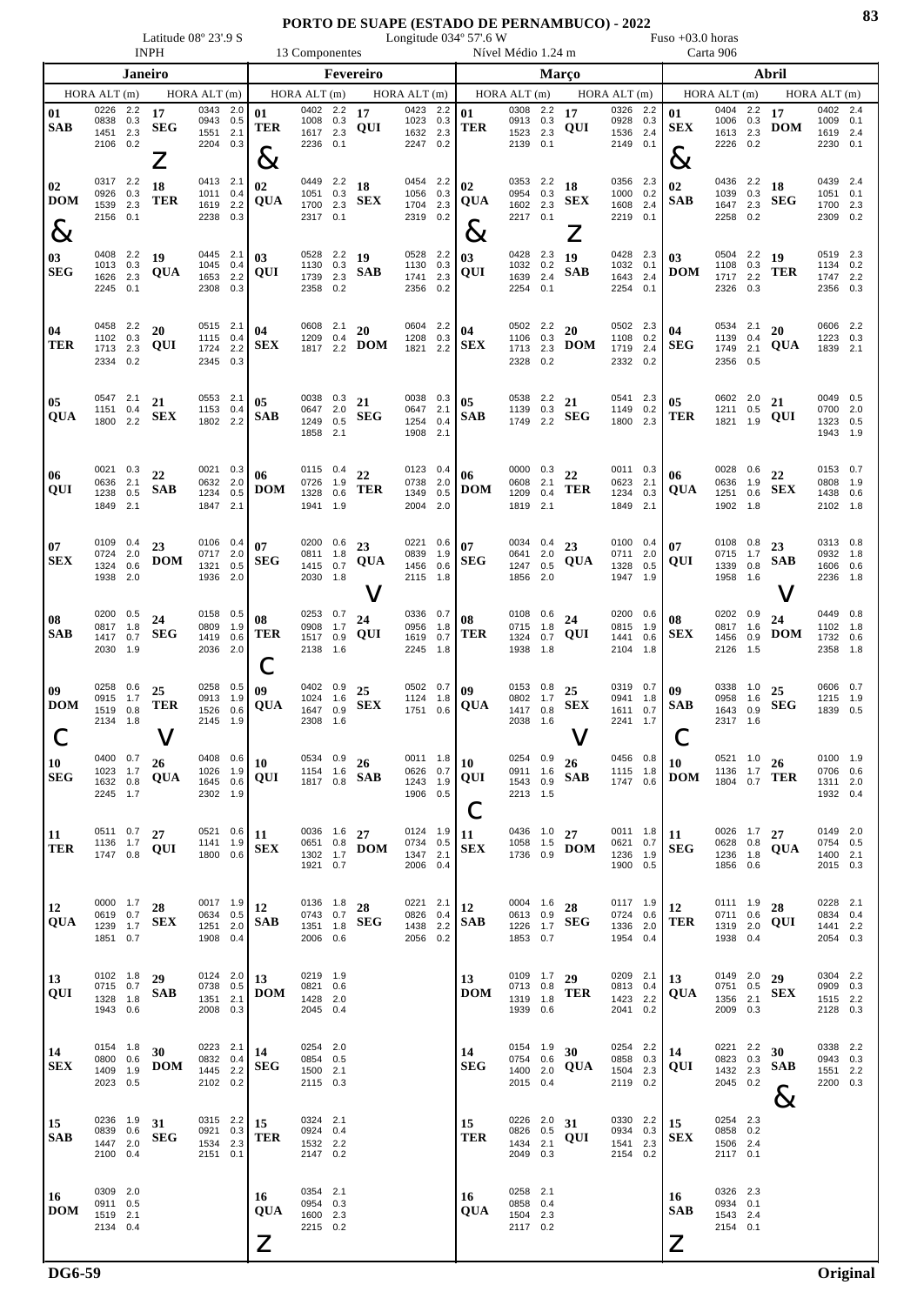## **PORTO DE SUAPE (ESTADO DE PERNAMBUCO) - 2022**

Latitude 08° 23'.9 S Congitude 034° 57'.6 W Fuso +03.0 horas INPH 13 Componentes Nível Médio 1.24 m Carta 906

|                                               | Maio                                         |  |                                   |                                              | Junho             |                                      |                                                     |     |                             | Julho                                             |     |                              |                                                 |            |                   |                                              | Agosto            |                                                    |                                                   |     |                                 |                                              |          |
|-----------------------------------------------|----------------------------------------------|--|-----------------------------------|----------------------------------------------|-------------------|--------------------------------------|-----------------------------------------------------|-----|-----------------------------|---------------------------------------------------|-----|------------------------------|-------------------------------------------------|------------|-------------------|----------------------------------------------|-------------------|----------------------------------------------------|---------------------------------------------------|-----|---------------------------------|----------------------------------------------|----------|
|                                               | HORA ALT(m)                                  |  |                                   | HORA ALT(m)                                  |                   |                                      | HORA ALT(m)                                         |     |                             | HORA ALT(m)                                       |     | HORA ALT (m)                 |                                                 |            |                   | HORA ALT $(m)$                               |                   | HORA ALT (m)                                       |                                                   |     | HORA ALT (m)                    |                                              |          |
| 01<br><b>DOM</b>                              | 0406 2.2<br>1011 0.3<br>1621 2.2<br>2228 0.3 |  | 17<br><b>TER</b>                  | 0421<br>1036 0.1<br>1649 2.3<br>2256         | 2.3<br>0.3        | 01<br><b>QUA</b>                     | $0443$ 2.1 17<br>1058 0.4<br>1706 2.0<br>2308 0.6   |     | <b>SEX</b>                  | 0553 2.2<br>1213 0.3<br>1830 2.1                  |     | 01<br><b>SEX</b>             | 0500 2.1<br>1117 0.4<br>1726 1.9<br>2324 0.6    |            | 17<br><b>DOM</b>  | 0017 0.4<br>0628 2.2<br>1251 0.3<br>1902 2.0 |                   | 01<br><b>SEG</b>                                   | $\overline{0549}$ 2.2 17<br>1204 0.3<br>1813 2.0  |     | <b>QUA</b>                      | 0113 0.5<br>0724 2.0<br>1345 0.5<br>1956 1.8 |          |
| 02<br><b>SEG</b>                              | 0436 2.1<br>1043 0.4<br>1653 2.1<br>2258 0.4 |  | 18<br>QUA                         | 0508 2.3<br>1124 0.2<br>1739<br>2347 0.4     | 2.2               | 02<br>QUI                            | 0515 2.0<br>1134 0.5<br>1743 1.9<br>2343 0.6        |     | 18<br><b>SAB</b>            | 0036 0.5<br>0647 2.1<br>1309 0.3<br>1928 2.0      |     | 02<br><b>SAB</b>             | 0536 2.1<br>1154 0.4<br>1804 1.9                |            | 18<br><b>SEG</b>  | 0106<br>0715 2.1<br>1339<br>1954 1.9         | 0.5<br>0.4        | 02<br><b>TER</b>                                   | 0013 0.5<br>0626 2.1<br>1245 0.4<br>1854 2.0      |     | 18<br>QUI                       | 0200 0.7<br>0813 1.8<br>1436 0.7<br>2049 1.7 |          |
| 03<br>TER                                     | 0504 2.1<br>1113 0.4<br>1723 2.0<br>2326 0.5 |  | 19<br>QUI                         | 0558 2.2<br>1219 0.3<br>1836 2.0             |                   | 0 <sub>3</sub><br><b>SEX</b>         | 0553 2.0 19<br>1211 0.5                             |     | 1823 1.8 <b>DOM</b>         | 0132 0.6 03<br>$0747$ 2.0<br>1409 0.4<br>2032 1.9 |     | <b>DOM</b>                   | 0002 0.6 19<br>0611 2.0<br>1234 0.5<br>1845 1.9 |            | <b>TER</b>        | 0158 0.6<br>0808 2.0<br>1432 0.5<br>2049 1.8 |                   | 03<br><b>QUA</b>                                   | 0058 0.5 19<br>0709 2.1<br>1330 0.5<br>1943 1.9   |     | <b>SEX</b><br>$\bm{\mathsf{V}}$ | 0300 0.8<br>0917 1.7<br>1541 0.8<br>2200 1.6 |          |
| 04<br><b>QUA</b>                              | 0534 2.0<br>1149 0.5<br>1758 1.9             |  | 20<br><b>SEX</b>                  | 0043 0.5<br>0656<br>1321<br>1941             | 2.1<br>0.4<br>1.9 | 04<br><b>SAB</b>                     | 0021 0.7 20<br>0632 1.9<br>1911 1.7                 |     | 1258 $0.6$ SEG              | $0236$ 0.7<br>0849 1.9<br>1515 0.5<br>2138 1.8    |     | 04<br><b>SEG</b>             | 0045 0.6<br>0656 2.0<br>1319 0.5<br>1932 1.8    |            | 20<br><b>QUA</b>  | 0254 0.7<br>0906<br>1532<br>2151 1.7         | 1.9<br>0.6        | 04<br>QUI                                          | 0151 0.6<br>0804 2.0<br>2039 1.9                  |     | 20<br>1424 $0.5$ <b>SAB</b>     | 0421 0.9<br>1047 1.6<br>1708 0.9<br>2328 1.6 |          |
| 05<br><b>QUI</b>                              | 0000 0.6<br>0608 1.9<br>1226 0.6<br>1839 1.8 |  | 21<br><b>SAB</b>                  | 0149 0.6<br>0802 1.9<br>1432 0.5<br>2056 1.8 |                   | 0 <sub>5</sub><br><b>DOM</b>         | $0109$ 0.8 21<br>0723 1.8<br>1353 0.6<br>2009 1.7   |     | <b>TER</b><br>$\bm{\nabla}$ | 0343 0.7<br>0954 1.9<br>1621 0.6<br>2245 1.8      |     | 0 <sub>5</sub><br><b>TER</b> | 0134 0.7<br>0747 1.9<br>1411 0.5<br>2026 1.8    |            | 21<br>QUI         | 0358 0.8<br>1011 1.8<br>1639 0.7<br>2300     | 1.7               | 0 <sub>5</sub><br><b>SEX</b><br>Ċ                  | 0253 0.6<br>0908 1.9<br>1530 0.6<br>2149 1.9      |     | 21<br><b>DOM</b>                | 0554 0.8<br>1215 1.6<br>1830 0.9             |          |
| 06<br><b>SEX</b>                              | 0041 0.8<br>0653 1.8<br>1315 0.7<br>1934 1.7 |  | 22<br><b>DOM</b><br>$\bm{\nabla}$ | 0302 0.7<br>0915<br>1549<br>2213             | 1.9<br>0.6<br>1.8 | 06<br><b>SEG</b>                     | 0209 0.8<br>0824 1.8<br>1458 0.7<br>2117 1.7        |     | 22<br>QUA                   | 0451 0.7<br>1102 1.8<br>1726 0.6<br>2349 1.8      |     | 06<br><b>QUA</b>             | 0230 0.7 22<br>0845 1.9<br>1509 0.6<br>2126 1.8 |            | <b>SEX</b>        | $0511$ 0.8<br>1126 1.7<br>1751 0.7           |                   | 06<br><b>SAB</b>                                   | 0404 0.6 22<br>1023 1.9<br>1643 0.6<br>2302 1.9   |     | <b>SEG</b>                      | 0045 1.7<br>0704 0.7<br>1321 1.7<br>1926 0.8 |          |
| 07<br><b>SAB</b>                              | 0134 0.9<br>0749 1.7<br>1423 0.8<br>2049 1.6 |  | 23<br><b>SEG</b>                  | 0421 0.7<br>1034 1.9<br>1702 0.6<br>2328 1.8 |                   | 07<br><b>TER</b><br>С                | $0319$ $0.8$ 23<br>0936 1.8<br>1604 0.6<br>2224 1.8 |     | QUI                         | 0556 0.7<br>1206 1.8<br>1826 0.6                  |     | 07<br>QUI                    | 0336 0.7 23<br>0951 1.9<br>1613 0.6<br>2232 1.9 |            | <b>SAB</b>        | 0623 0.8<br>1238<br>1854 0.7                 | 1.7               | 0008 $1.7 \bigcup 07$<br>$\bf{DOM}_{\rm 1756-0.6}$ | $0521$ $0.6$ 23<br>1141 1.9                       |     | <b>TER</b>                      | 0136 1.8<br>0754 0.6<br>1406 1.8<br>2009 0.6 |          |
| 08<br><b>DOM</b><br>C                         | 0251 0.9<br>0908 1.7<br>1549 0.8<br>2215 1.6 |  | 24<br>TER                         | 0534 0.7<br>1145<br>1808                     | 1.9<br>0.5        | 08<br><b>QUA</b>                     | 0428 0.7 24<br>1043 1.9<br>1706 0.6<br>2323 1.9     |     | SEX                         | 0045 1.8<br>0654 0.7<br>1302 1.9<br>1917 0.6      |     | 08<br><b>SEX</b>             | 0443 0.6 24<br>1058<br>1717<br>2334 2.0         | 1.9<br>0.5 | <b>DOM</b>        | 0108 1.8<br>0723 0.7<br>1336<br>1947 0.7     | 1.8               | 08<br><b>SEG</b>                                   | 0011 2.0 $24$<br>0634 0.5<br>1251 2.0<br>1902 0.5 |     | QUA                             | 0215 1.9<br>0832 0.5<br>1443 2.0<br>2045 0.5 |          |
| 09<br><b>SEG</b>                              | 0417 0.9<br>1034 1.7<br>1704 0.7<br>2328 1.7 |  | 25<br>QUA                         | 0028 1.9<br>0636<br>1243<br>1902 0.5         | 0.6<br>1.9        | 09<br>QUI                            | 0530 0.6<br>1143 2.0                                |     | 25<br>1800 $0.5$ <b>SAB</b> | $0134$ 1.9<br>0743 0.6<br>1353 1.9<br>2002 0.6    |     | 09<br><b>SAB</b>             | 0549 0.5<br>1200 2.0<br>1817 0.5                |            | 25<br>${\bf SEG}$ | 0156 1.9<br>0809<br>1421 1.9<br>2026         | 0.6<br>0.6        | 09<br><b>TER</b>                                   | 0115 2.1<br>0738 0.4<br>1353 2.1<br>2000 0.4      |     | 25<br>QUI                       | 0249 2.1<br>0904 0.4<br>1513 2.0<br>2113 0.4 |          |
| 10<br><b>TER</b>                              | 0530 0.8<br>1139 1.8<br>1802 0.6             |  | 26<br>QUI                         | 0119<br>0724 0.6<br>1332 2.0<br>1949 0.4     | 2.0               | 10<br><b>SEX</b>                     | 0015 2.0<br>0623 0.5<br>1236<br>1851 0.4            | 2.1 | 26<br><b>DOM</b>            | 0213<br>0824 0.5<br>1436 1.9<br>2043 0.5          | 1.9 | 10<br><b>DOM</b>             | 0034 2.0<br>0649 0.4<br>1300 2.1<br>1913 0.4    |            | 26<br><b>TER</b>  | 0236<br>0851 0.5<br>1500<br>2102 0.6         | 1.9<br>1.9        | 10<br><b>QUA</b>                                   | 0213<br>0832 0.2<br>1447 2.2<br>2054 0.3          | 2.2 | 26<br><b>SEX</b>                | 0319 2.2<br>0934 0.3<br>1543 2.1<br>2143 0.4 |          |
| 11<br><b>QUA</b>                              | 0019 1.9<br>0623 0.6<br>1232 2.0<br>1851 0.4 |  | 27<br><b>SEX</b>                  | 0202 2.0<br>0808<br>1413<br>2028             | 0.5<br>2.0<br>0.4 | 11<br><b>SAB</b>                     | 0104 2.1 $27$<br>0713 0.4<br>1324 2.2<br>1938 0.3   |     | <b>SEG</b>                  | 0253 2.0<br>0904 0.5<br>1511 2.0<br>2117 0.5      |     | 11<br><b>SEG</b>             | 0128 2.1<br>0745 0.3<br>1358<br>2008 0.3        | 2.1        | 27<br>QUA         | 0309 2.0<br>0924<br>1536<br>2136             | 0.4<br>2.0<br>0.5 | 11<br>QUI<br>$\boldsymbol{Z}$                      | 0304 2.3<br>0923 0.1<br>1538 2.2<br>2141 0.3      |     | 27<br>SAB<br>$8\,$              | 0349 2.2<br>1002 0.2<br>1609 2.2<br>2209 0.3 |          |
| <b>12</b><br><b>QUI</b>                       | 0102 2.0<br>0706 0.5<br>1315 2.1<br>1930 0.3 |  | 28<br><b>SAB</b>                  | 0239<br>0847<br>1454<br>2102 0.4             | 2.1<br>0.4<br>2.1 | 12<br><b>DOM</b>                     | 0151 2.2<br>0802 0.2<br>1411 2.2<br>2023 0.2        |     | 28<br>TER<br>$8\,$          | 0324 2.0<br>0939<br>1549 2.0<br>2151 0.5          | 0.4 | 12<br>TER                    | 0221 2.2<br>0839 0.2<br>1453 2.2<br>2100 0.3    |            | 28<br>QUI<br>ර්   | 0341<br>0956<br>1606<br>2204 0.5             | 2.1<br>0.3<br>2.0 | 12<br><b>SEX</b>                                   | 0353 2.4<br>1009 0.1<br>1623 2.3<br>2226 0.2      |     | 28<br><b>DOM</b>                | 0415 2.3<br>1030 0.2<br>1639 2.2<br>2239 0.3 |          |
| 13<br><b>SEX</b>                              | 0143 2.2<br>0749 0.3<br>1356 2.3<br>2008 0.2 |  | 29<br><b>DOM</b>                  | 0311 2.1<br>0919<br>1528<br>2136 0.4         | 0.4<br>2.1        | 13<br><b>SEG</b>                     | 0236 2.3<br>0851 0.2<br>1500 2.3<br>2109 0.2        |     | 29<br><b>QUA</b>            | 0358 2.1<br>1011 0.4<br>1621 2.0<br>2221 0.5      |     | 13<br>QUA<br>$\angle$        | 0311 2.3<br>0930 0.2<br>1545 2.2<br>2151 0.3    |            | 29<br><b>SEX</b>  | 0409<br>1026<br>1636<br>2234 0.4             | 2.2<br>0.3<br>2.0 | 13<br><b>SAB</b>                                   | 0438 2.4<br>1054 0.1<br>1706 2.3<br>2308 0.3      |     | 29<br><b>SEG</b>                | 0449 2.3<br>1100 0.2<br>1708 2.2<br>2309 0.3 |          |
| 14<br><b>SAB</b>                              | 0219 2.3<br>0826 0.2<br>1438 2.3<br>2049 0.1 |  | 30<br>SEG<br>$8\,$                | 0343 2.1<br>0954 0.4<br>1600<br>2206 0.4     | 2.1               | 14<br><b>TER</b><br>$\boldsymbol{Z}$ | 0321<br>0938 0.1<br>1551 2.3<br>2158 0.2            | 2.3 | 30<br>QUI                   | 0428 2.1<br>1045 0.4<br>1654 2.0<br>2253 0.5      |     | 14<br>QUI                    | 0402 2.3<br>1021 0.1<br>1636 2.2<br>2241 0.3    |            | 30<br><b>SAB</b>  | 0443<br>1058<br>1706<br>2304 0.4             | 2.2<br>0.3<br>2.1 | 14<br><b>DOM</b>                                   | 0519 2.3<br>1138 0.2<br>1749 2.2<br>2353 0.3      |     | 30<br>TER                       | 0519 2.3<br>1134 0.2<br>1743 2.1<br>2347 0.3 |          |
| <b>15</b><br><b>DOM</b>                       | 0258 2.3<br>0908 0.1<br>1517 2.4<br>2128 0.1 |  | 31<br><b>TER</b>                  | 0411 2.1<br>1024 0.4<br>1634<br>2238         | 2.0<br>0.5        | 15<br>QUA                            | 0409 2.3<br>1028<br>1641 2.2<br>2249 0.3            | 0.1 |                             |                                                   |     | 15<br><b>SEX</b>             | 0453 2.3<br>1109 0.1<br>1724 2.2<br>2328 0.3    |            | 31<br><b>DOM</b>  | 0511 2.2<br>1130<br>1739<br>2338             | 0.3<br>2.0<br>0.4 | 15<br><b>SEG</b>                                   | 0600 2.3<br>1217 0.2<br>1828 2.1                  |     | 31<br>QUA                       | 0558 2.2<br>1209 0.3<br>1819 2.1             |          |
| <b>16</b><br><b>SEG</b><br>$\mathsf{Z}% _{0}$ | 0339 2.4<br>0951 0.1<br>1602 2.3<br>2209 0.2 |  |                                   |                                              |                   | 16<br>QUI                            | 0500 2.3<br>1119 0.2<br>1736 2.2<br>2341 0.4        |     |                             |                                                   |     | 16<br><b>SAB</b>             | 0539 2.3<br>1200 0.2<br>1813 2.1                |            |                   |                                              |                   | 16<br><b>TER</b>                                   | 0032 0.4<br>0643 2.1<br>1300 0.4<br>1909 2.0      |     |                                 |                                              |          |
| <b>DG6-59</b>                                 |                                              |  |                                   |                                              |                   |                                      |                                                     |     |                             |                                                   |     |                              |                                                 |            |                   |                                              |                   |                                                    |                                                   |     |                                 |                                              | Original |